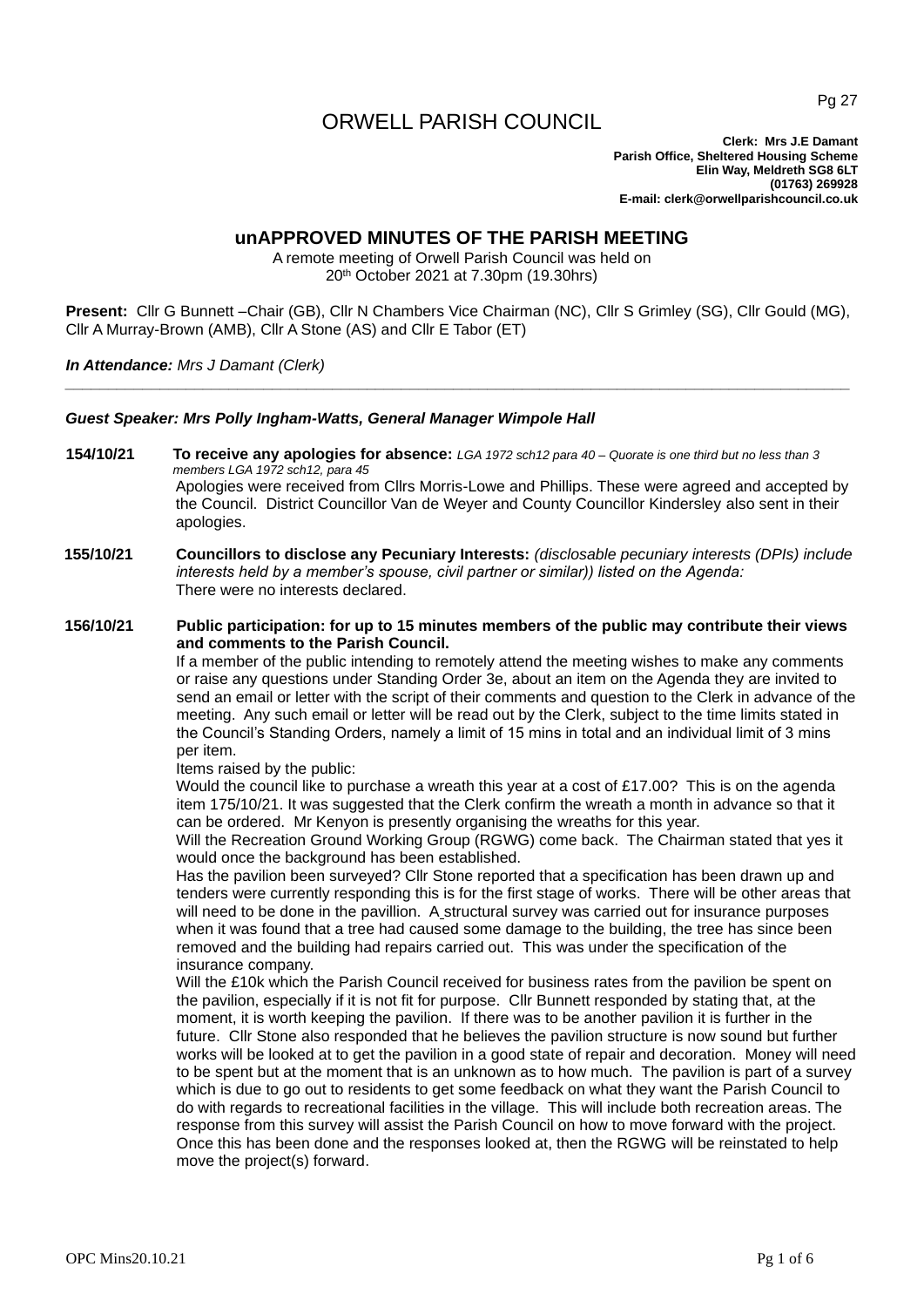#### **157/10/21 Minutes of the meetings held on 15th September 2021:**

Cllr Chambers suggested that the first paragraph 150/09/21 be amended to include 'IT back up/data management and a website. This was agreed by the full council. Following this amendment, it was proposed by Cllr Grimley to accept the minutes, seconded by Cllr Murray Brown and agreed by all. The Chairman then signed the minutes as a true record.

## **158/10/21 Wimpole Hall: Introduction by Polly Ingham-Watts.**

The Chairman welcomed Ms Ingham-Watts to the meeting who in turn stated she would be happy to attend Parish Council meetings on a regular basis.

Ms Ingham-Watts attended the recent Environmental event which was held by the Environmental Charity and was very impressed with what was discussed and the amount of people who attended. It shows that Orwell are very much interested in their environment.

She also would welcome and correspondence for the Parish Council on anything they think the National Trust could be of service. She will also send a brief report on those times she is unable to attend. It was also suggested that residents may welcome information regarding Wimpole Hall in the Orwell Bulletin. Cllr Murray-Brown will send the relevant contact details to Ms Ingham-Watts. The Park Run was mentioned and that the adult run is very well established but due to not having enough volunteers the junior run is experiencing a few problems. Again Cllr Murray-Brown suggested a note for the village email might assist in getting some volunteers to help run the Junior event.

Ms Ingham-Watts reported that the NT is formally engaging with the Ox-Cam arc, this is to help ensure that the right outcome is achieved.

Wimpole Hall also hosted a Climate Summit which was hosted by Defra for landowners.

## **159/10/21 CCC Report: Circulated prior to the meeting**

County Councillor Kindersley circulated his report prior to the meeting. There were no questions raised by the Council.

## **160/10/21 SCDC Report:**

There was no report and no questions raised by the Parish Council.

#### **161/10/21 Planning:** *(Planning Committee Only)*

Due to the meeting not being quorate the planning meeting scheduled for 20<sup>th</sup> October 2021 did not take place. SCDC will now make the decision.

## **162/10/21 Proposal for a New Town in South Cambridgeshire (Thakeham):**

Cllr Bunnett reported that District Councillor Van de Weyer did not believe that Thakeham will proceed as they have still to submit their proposal for the development. They have now run out of time; however, the proposal may still be submitted at a later date. Though it may be too late for this Local Development.

## **163/10/21 Neighbourhood Plan (NP):**

.

Cllr Grimley reported that the survey has now closed and the responses are now being collated. Cllr Gould reported that the Parish Plan which the Parish Council and Orwell Steering Group undertook in 2011 was a valuable source of information and a good foundation to move forward with the Neighbourhood Plan. A notice will be put out in the Orwell Bulletin and village email system asking for more volunteers to come forward to establish a Steering Group. Members of the Parish Councillors are allowed on the Steering Group but are not allowed to hold any position of office. The Steering Group has to be residents and run by residents with the help of the Parish Council. It is hoped that now the foundation has been laid, that residents will want to assist and put themselves forward.

#### **164/10/21 East West Rail (EWR)**

There was nothing to report at this time.

## **165/10/21 Ox Cam:**

At the recent extra ordinary meeting of the Parish Council held on  $6<sup>th</sup>$  Oct 2021 it was decided that the Parish Council were unable to respond as the document was designed to be completed by individuals. Cllr Bunnett will put a note on the village email for residents to complete if they so wish, closing date is the 12<sup>th</sup> October. The information has been on the website since it was received.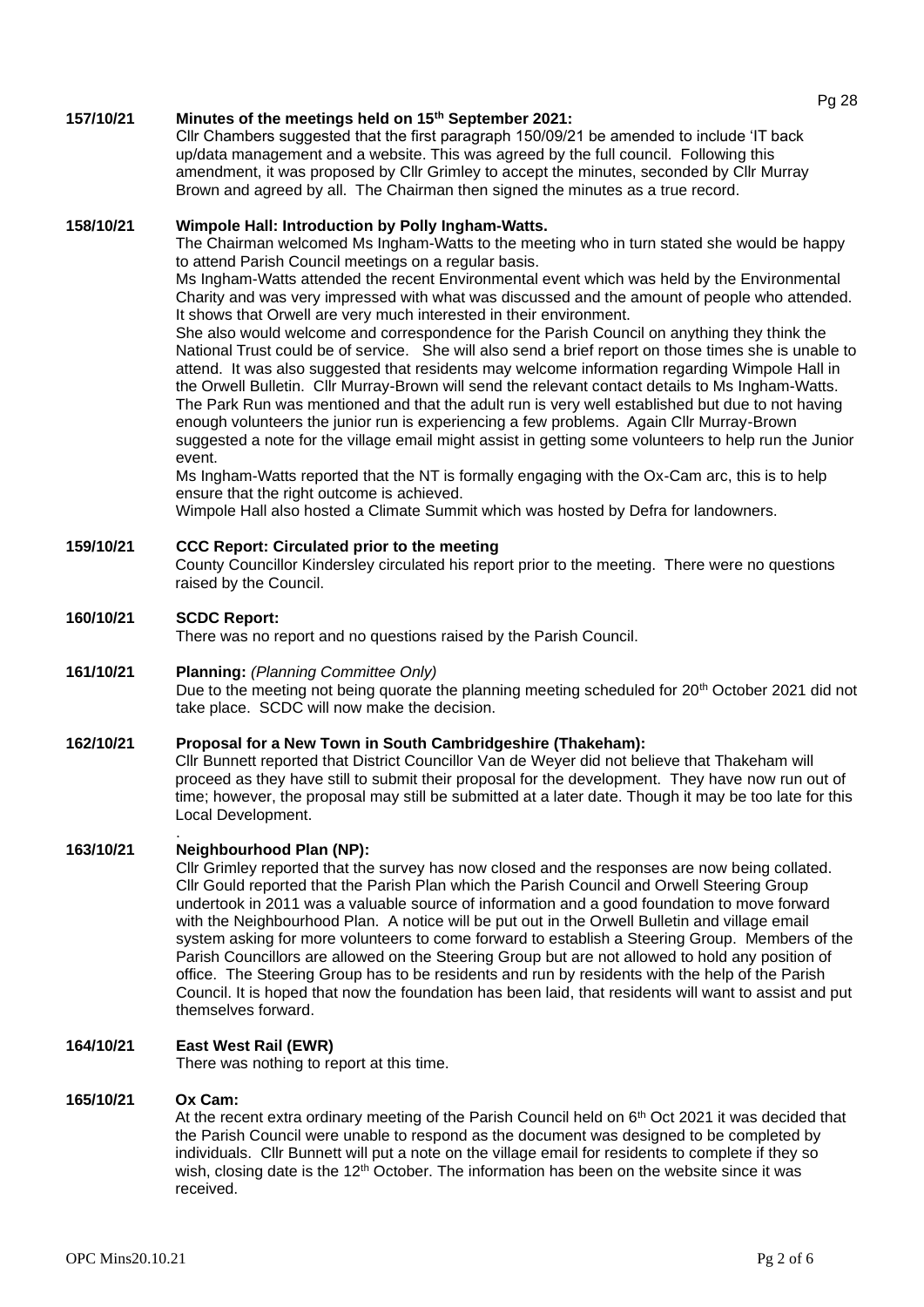## **166/10/21 Overgrown Foliage:**

Clerk had circulated draft letters that could be sent to residents with regards to overgrown foliage along footpaths and footways. Cllr Bunnett proposed that this was a good idea but some changes to the letter were needed, this was seconded by Cllr Grimley and agreed by all. Clerk will redraft and circulate to Councillors. **Action: Clerk**

#### **167/10/21 New Recreation Ground:**

Proposed Survey – Cllr Stone reported that Cllr Grimley has circulated the first draft of the survey to all councillors and that some comments have now been received. There will be two versions, one a short introduction and the questionnaire and then another to have more in-depth information and the questionnaire. Residents will be able to use a QR code, it is hoped this will encourage younger residents to respond and get involved. It has been suggested that a hard copy be put in the shop and hairdressers, this way it is hoped that the Parish Council are able to reach all members of the community.

The Parish Council are very aware that funding is the major drive in what can and cannot be achieved. The ability to look at grants is also to be looked into. The matter of taking out a Public Works Liability Loan was also discussed, but at this moment further investigations are needed, especially with regards to the precept and how this will affect residents, especially during these difficult times.

It was agreed that further changes and discussion is needed before the survey can be submitted. It was felt by many that it is important to make sure that what is being suggested can be achieved.

When the proposal to move the football pitch to this land was first considered the costs were unknown and it was also hoped that monies would be available from the Football Association. However, that has not been the case and as the team has moved to a higher league, the requirements, now needed, far exceed what the Parish Council may be able to provide.

The finance group will be looking at the accounts as it is now time to look at next year's precept. Cllr Bunnett stated that there are good reserves at the moment but all projects need to be looked into not just for the recreation grounds. Need to identify: What is needed What is available What can be allocated The Parish Council also have to have 3 to 6 months in reserves.

The weeds have been cut as of  $12<sup>th</sup>$  October, they will also spray and do another cut later.

#### **168/10/21 Recreation Ground & Pavilion:**

Cllr Stone sent out two specifications for the work needed at the pavilion (outside work and inside work). Three tenders have been received, one of which has been discounted due to the amount requested. Cllr Stone proposed to offer the work to Rob Emmans £2385.00 subject to the clerk receiving their insurance documentation, this was seconded by Cllr Bunnett and agreed by all. The works will commence in March 2022. If the insurance documentation is not correct then the Clerk can offer the contract to the other tender £2900.00. Both quotes received were for both specifications. **Action: Clerk Action: Clerk Action: Clerk Action: Clerk Action: Clerk** 

Pavilion has now had all the electrics checked and upgraded to the survey's specification. Light in the Women's toilet has now been repaired.

The caretaker has reported that dogs are being walked onto the recreation ground. Orwell recreation ground has a No Dogs policy. Clerk has two new notices which need to be erected. Cllr Stone said that when he is attending the site meeting for the tennis court surfacing, if the clerk brings the notices along, he will put them up. **Action: AS/Clerk Action: AS/Clerk** 

## **169/10/21 Clunch Pit Management Trust (CPMT)**

Cllr Murray-Brown reported that the Clunch Pit is looking very nice and there is no litter, the gate signs have also been put up.

Cllr Chambers also reported that the Clunch Pit has now been designated by the Cambridgeshire Geological Society as a Local Geological Site for its special geological importance.

Glebe Field has been designated a County Wildlife Site by the Wildlife Trust. This was in recognition of the rich diversity of flora on the ancient chalk grassland meadow found during a survey in the summer. There is to be a full survey carried out to look at all species with the Clunch Pit and Glebe Field next year.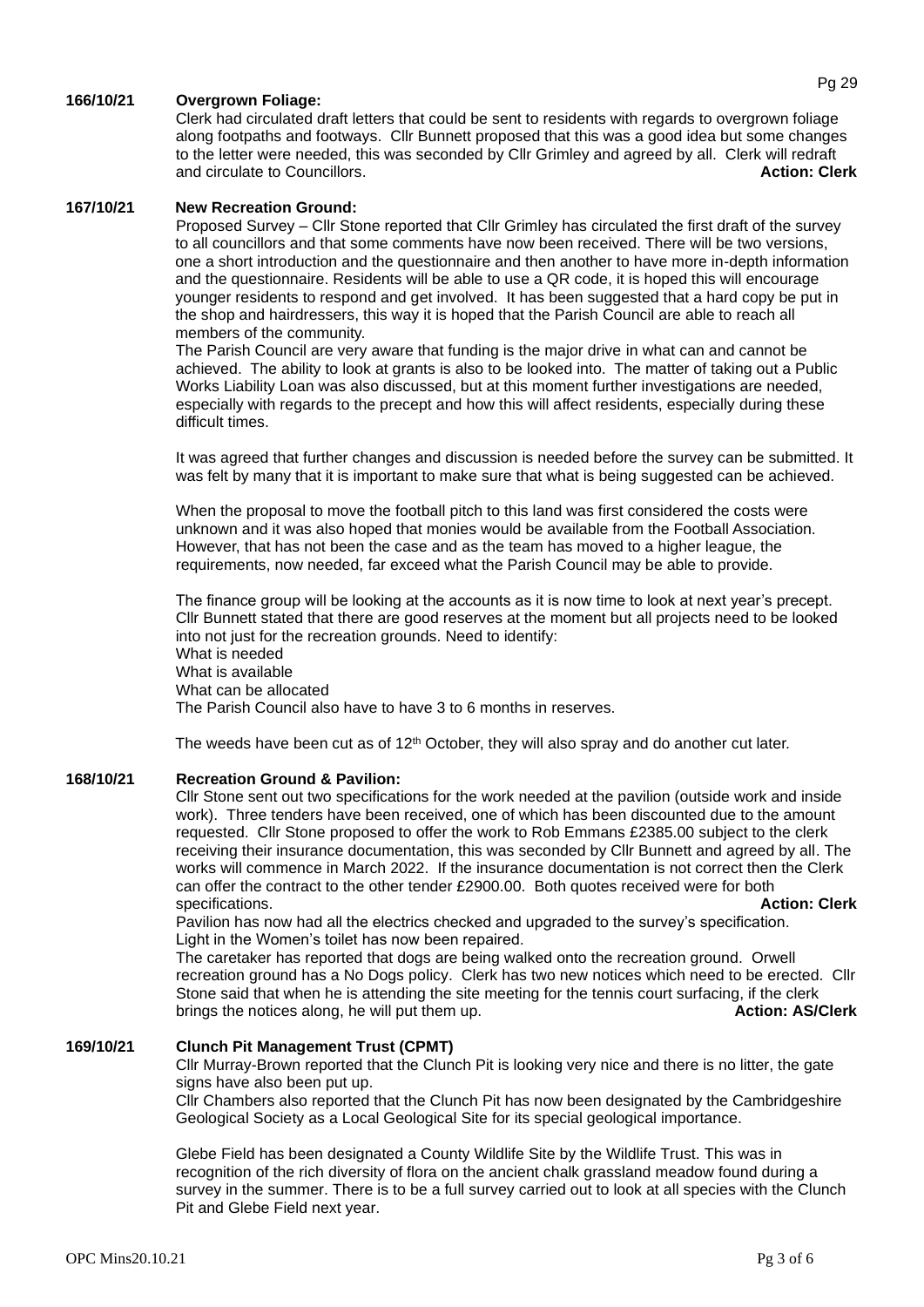## **170/10/21 Village Hall Carpark**

Cllr Chambers reported that a new barrier has been installed at the entrance to the car park and the old yellow bollards have been removed. The waste bin has been re-erected and the kissing gate has been repaired. There are now signs stating 'no lorries, caravans and no overnight parking'.

#### **171/10/21 Chapel Orchard:**

Cllr Bunnett is looking at the lease, could the Clerk send a copy to him. Cllr Van de Weyer will get the contact details of who to contact in SCDC. Cllr Chambers suggested that it might be possible to set up a fund-raising scheme for Chapel Orchard and the Glebe Field. Both are areas of land that the village would benefit from purchasing. Further investigations are needed.

## **172/10/21 Local Highways Initiative (LHI) Project:**

Cllr Tabor reported that the documentation has now been submitted, copy to be sent to the Clerk. **Action: ET**

## **173/10/21 Environment Working Group: (EWG)**

The EWG will be meeting in November where the Terms of Reference will be looked at and agreed by them, it then has to be brought to full council for final agreement at the next available Parish **Council meeting. Action: EWG** 

#### **174/10/21 Climate Emergency:**

**Deferred until November Action: Clerk Action: Clerk** 

#### **175/10/21 Financial Matters:**

1. Financial Statements for October 2021

2.Payments and Additional payments for October *(Additional payments are shaded; these costs have already been agreed but may not have appeared on the agenda. Local Government Act (LGA); Public Health Act (PHA); Open Space Act (OSA) Parish Council Act* 

| Payee                            | Amount £     | Vat £    | Local Outchmont Act (LOA), I abiic Health Act (FIA), Open Opace Act (OOA) Fansh Outlieir Act<br><b>Description</b> | <b>Power</b>     |
|----------------------------------|--------------|----------|--------------------------------------------------------------------------------------------------------------------|------------------|
| Salaries, HMRC, Pension          | confidential | 0        | Employees payments for October 2021                                                                                | LGA 1972 s112    |
| <b>Haven Power</b><br>(now Drax) | £42.63       | £2.04    | A/C In Credit and will be used against this<br>invoice (September 21)                                              | PCA 1957 s3      |
| E-On                             |              |          | Pavilion electricity (Not received yet but it is<br>a DD payment)                                                  | LGA 1972 s143    |
| Wave                             | £72.47       | 0        | Pavilion sewage charge Dec 20-June 2021                                                                            | LGA 1972 s143    |
| PKF Littlejohn LLP               | £480.00      | £80.00   | External Audit 20/21                                                                                               | LGA 1972 s112    |
| <b>Richard Burns</b>             | £253.00      | $\Omega$ | Pavilion electrical inspection and work                                                                            | LGA 1972 s143    |
| Meldreth Parish Council          | E100.00      | 0        | Contribution towards office expenses<br>October 21                                                                 | LGA 1972 S113    |
| <b>Buchans</b>                   | £858.67      | £143.10  | Grounds mtce and hedges September 2021                                                                             | OSA 1906 s9/10   |
| Safetysigns4less                 | £19.98       | £3.33    | Dog fouling signs for recreation ground                                                                            | LGA 1972 s144    |
| UK Safety                        | £106.80      | £        | Pat testing for pavilion                                                                                           | LGA 1972 s144    |
| <b>RBL</b>                       | £17.00       | $\theta$ | Poppy wreath                                                                                                       | S <sub>137</sub> |

Permission for the Parish Council to pay for a poppy wreath £17.00. It was agreed that the Parish Council purchase a wreath and that the Chairman will lay it on Remembrance Sunday. It was also suggested that the Parish Council can, if they wish, add a donation when purchasing the wreath. Agenda item for November. **Action: Clerk** Action: Clerk

All payments were proposed by Cllr Chambers, seconded by Cllr Stone and agreed by all. Cheques to be signed by Cllrs Bunnett and Philips.

Clerk to chase the bank with regards to having Cllr Gould added to the signatories. **Action: Clerk**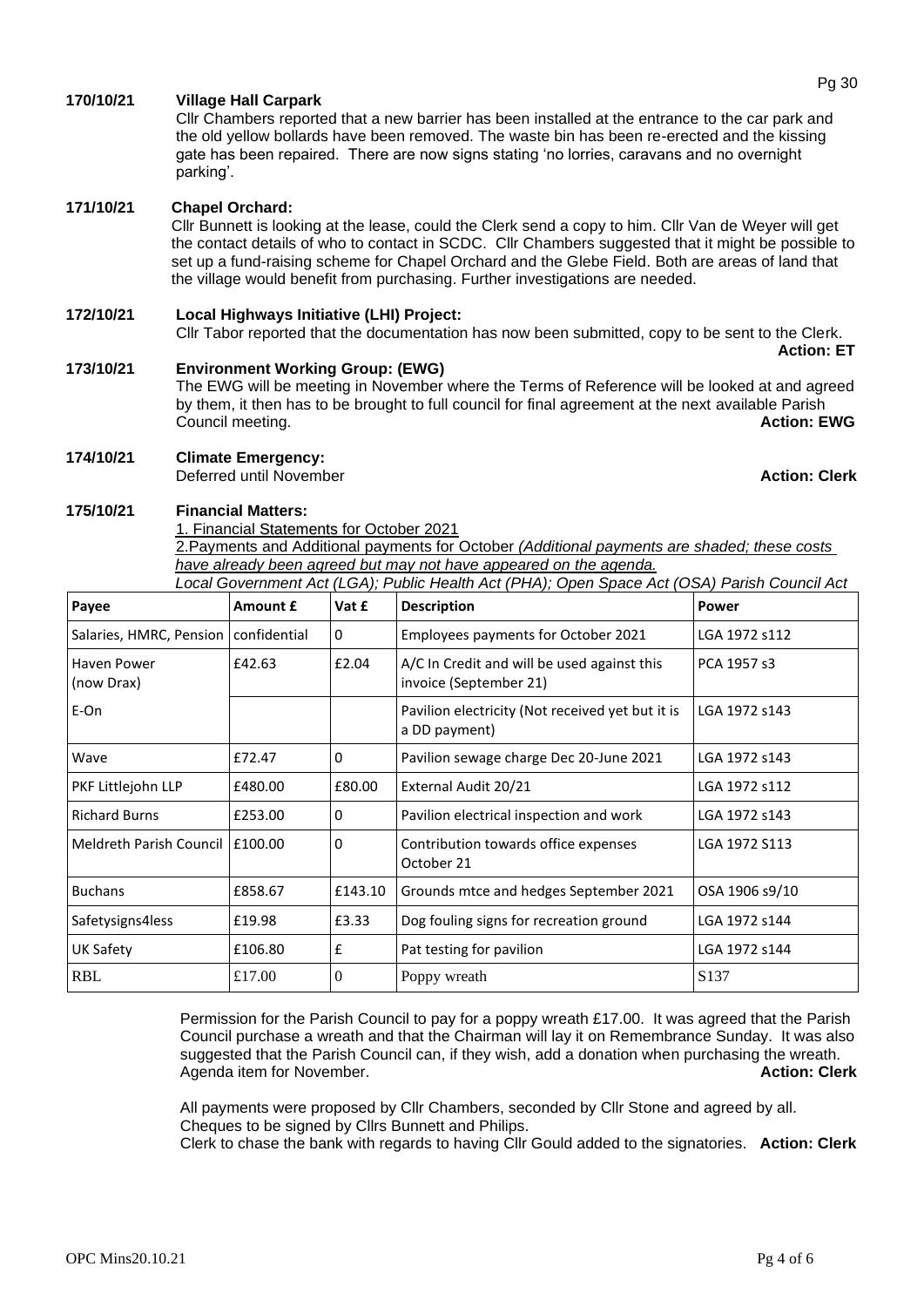## **176/10/21 Clerk's Report;**

SCDC have given permission for some wild flowers to be planted on the grass corner at Meadowcroft Way. Mrs Liz Williams has agreed to sow the seed from her own supply and will maintain the area.

Clerk has booked onto some courses over the next couple of months, these are mostly via zoom and have no cost attached to them. Some are being organised by SCDC and concerns flooding issues.

One course being held by ACAS is for HR training, cost is £175.00, may be of help to the clerk. It was proposed by Cllr Bunnett that the clerk may attend this, seconded by Cllr Grimley and agreed by all. Clerk will split the cost with Meldreth Parish Council. **Action: Clerk** Concern with rats at Lordship Close, clerk has informed the concerned person to contact SCDC in

the first instance.

Clerk has written to the football team with regards to the ladder.

Clerk has written to the football team with regards to rubbish left after the last football game. Additional Item:

Audit – Orwell have passed their audit but there were comments regarding the date of presentation

## **177/10/21 Policies:**

**Approval of revised Financial Regulations** It was proposed by Cllr Chambers to increase the Clerk's amount to £1000.00, this allows the Clerk to agree to payments under up to this amount and also items do not need to go to tender. This was seconded by Cllr Murray-Brown and agreed by all. Authorisation of items is done in conjunction with the Chairman.

**Approval of the Standing Orders**, with the amendment regarding the Clerk's authorisation to be raised to £1000.00 it was proposed by Cllr Chambers to accept the Standing Order, this was seconded by Cllr Murray-Brown and agreed by all.

**Approval of Chairman's Policy.** It was proposed by Cllr Gould to accept the policy as is, seconded by Cllr Grimley and agreed by all.

**Orwell Beacon** – H & S policy in progress, Cllr Chambers will assist the Clerk in putting this together, once agreed it has to be sent to SCDC. **Action: Clerk**

## **178/10/21 Risk Management:**

.

Date for Cllr Chambers, Gould and the Clerk to meet to go over the Risk Management

## **179/10/21 Website and IT Systems:**

Cllr Phillips reported that he has received some tenders and is presently going through them with regards to the specifications requested.

#### **180/10/21 HRH Queen Elizabeth II Platinum Jubilee Celebrations - 3 rd June 2022**

It was agreed that a public meeting be organised in the Village Hall. Clerk to arrange a date, once this has been agreed with the village hall then a notice will be put on the village email system and on the notice board inviting residents. It was proposed to do this in the second half of November.

 **Action: Clerk** 

## **181/10/21 Councillors' Reports:**

#### **Cllr Chambers:**

Xaar have kindly offered to donate up to 900 Native Trees. Cllr Chambers said that this is a very generous offer but that the Parish Council would need to give consideration to where the trees could be planted. It was proposed by Cllr Murray Brown that Cllr Chambers should go back to Xaar and thank them for their kind offer and ask them when the trees would need to be planted, this was seconded by Cllr Grimley and agreed by all. **Action: NC**

#### **Cllr Gould:**

Cllr Gould stated that there was nothing to report on the National Emergencies Trust's Local Action Fund as the closing date was too soon.

#### **Cllr Grimley:**

Is there a possibility that the Parish Council can purchase a new dog bin at the other end of Meadowcroft Way. It was proposed by Cllr Bunnett that the Clerk purchase a new bin, seconded by Cllr Chambers and agreed by all. Clerk reminded the council that agreement has to be sought by SCDC with regards to positioning of the bin in order to have them empty it. Clerk will make enquiries with SCDC. **Action: Clerk Action: Clerk Action: Clerk Action: Clerk**